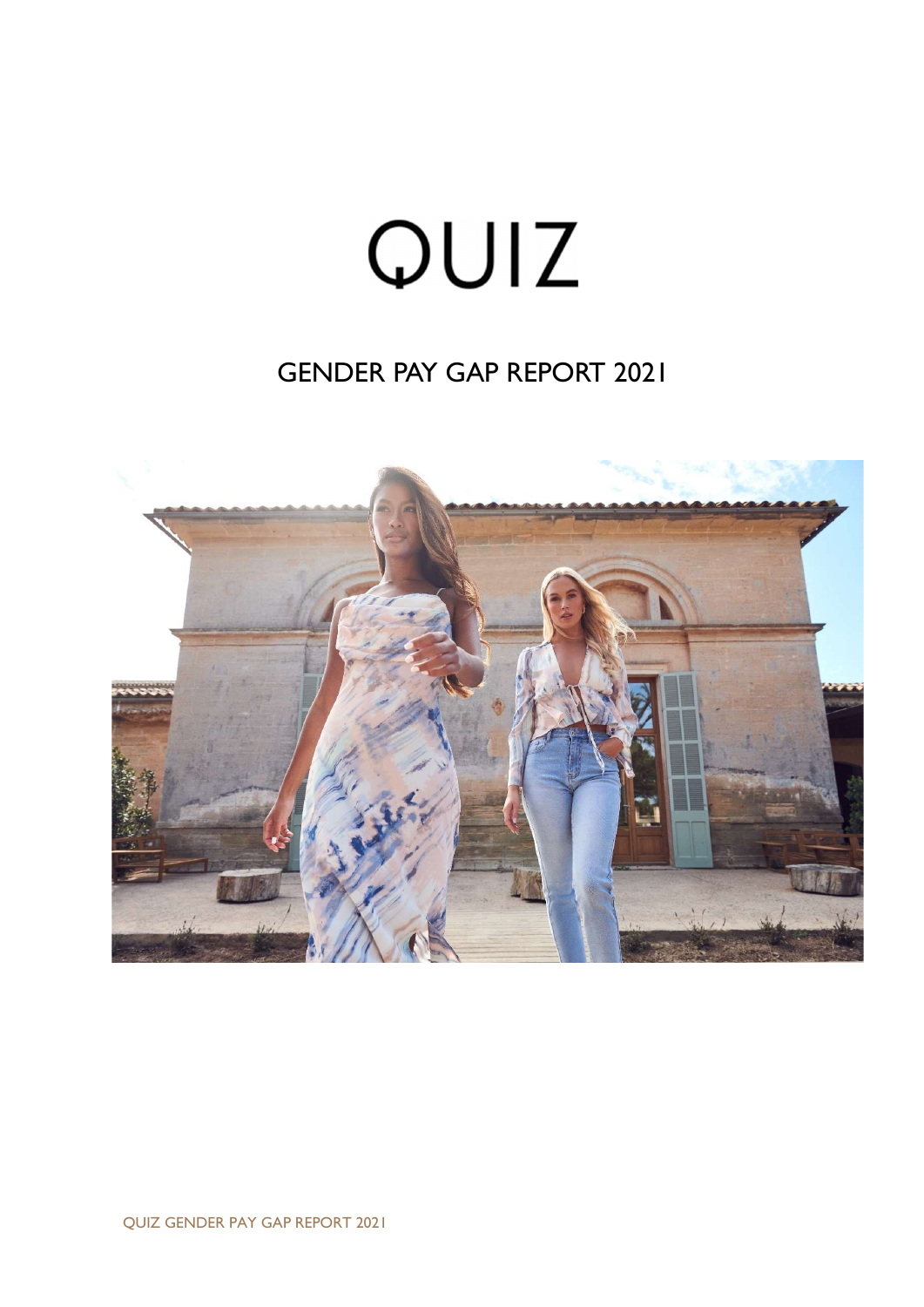#### GENDER PAY GAP REPORT FOR 2021

QUIZ (or the "Group") is pleased to present its annual report on the gender pay gap across its employees.

At QUIZ, we are committed to treating everyone fairly and ensuring that everyone – no matter what their background, race, ethnicity or gender – has the same opportunities to progress, develop and enjoy a rewarding career. In our data, we have found no inconsistency between how we pay men and women for the same role. However, there is an overall pay gap across the Group driven by the structure of our workforce.

## HOURLY PAY GAP

We have compared the average pay of all the women we employ with the average pay for all the men (for both mean and median calculations). This is calculated amongst all of QUIZ's employees in England, Scotland and Wales<sup>1</sup>.



As noted below, the pay gap highlighted above can largely be attributed to:

- Firstly, a higher proportion of men working at head office where roles are generally higher paid
- Secondly, the differing age profiles between men and women in the QUIZ workforce given the lower rates of pay that generally apply to those aged under 25.

The median pay gap is reduced to 6.2% for those employees aged 24 or younger.

 1 In the year being reported QUIZ comprises of three trading companies; Zandra Retail Limited (stores), Tarak Retail Limited (UK concessions) and Tarak International Limited (web and international sales). Of these companies only Zandra Retail Limited has more than 250 employees and are required to report upon their gender pay information. This report comprises information on the three trading companies combined to provide an overview of the Gender Pay gap for the QUIZ Group.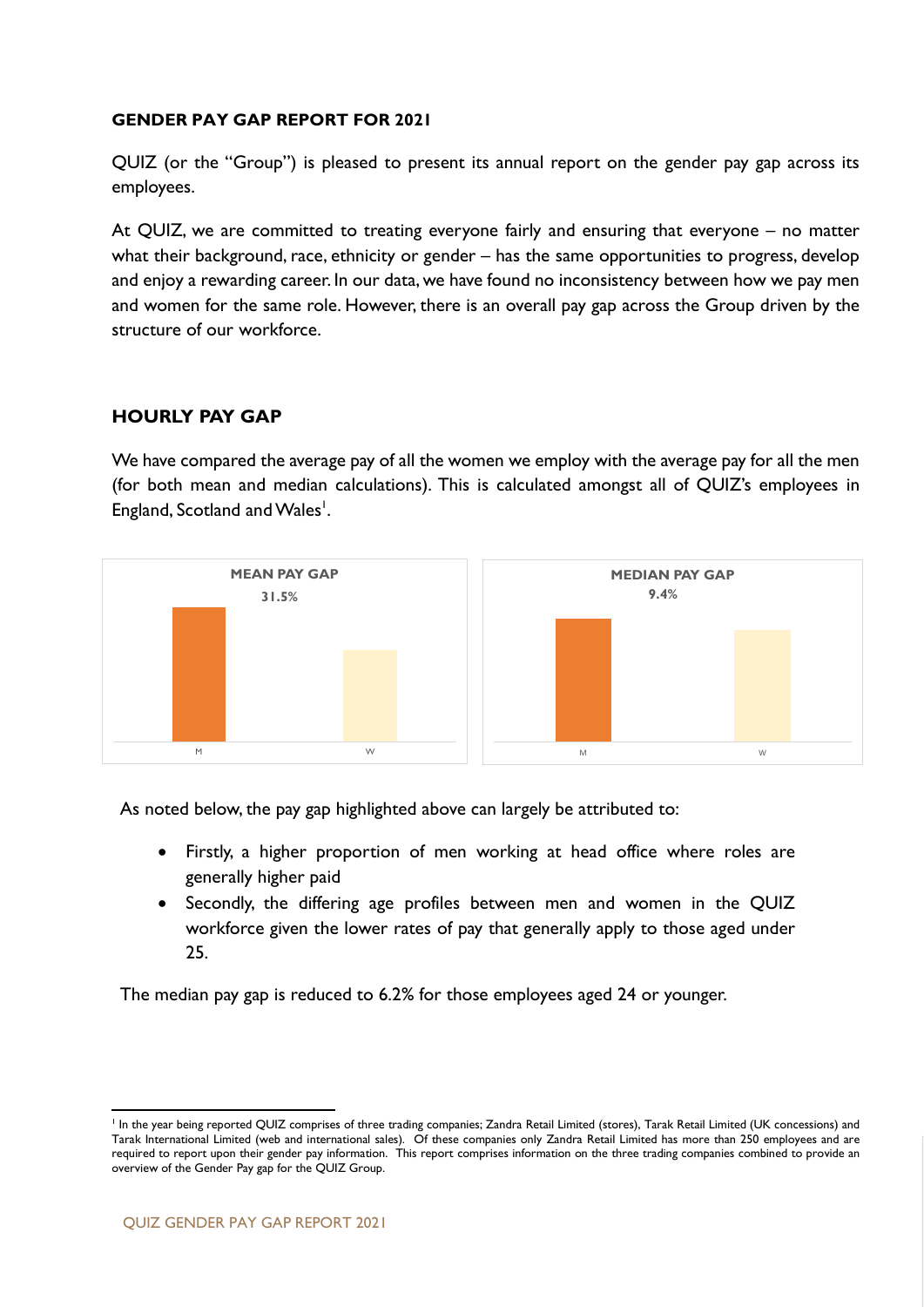#### UNDERSTANDING OUR GENDER PAY GAP

The gender pay gap is determined by reference to payments made to employees in April 2021 and to bonuses paid over the year to 31 March 2021. Given the impact of COVID-19 and the enforced closure of our stores and concessions a number of employees were on furlough during the reference period. Those employees who were furloughed in April 2021 are excluded from this analysis.

Our workforce is predominantly female. In April 2021, excluding those exclusively receiving furlough payments, QUIZ paid 610 employees and 512 or 84% were female.

Whilst we treat all applicants equally, as a predominantly womenswear fashion brand, we have found that largely we attract female applicants to work in our stores. In addition, many of our roles in-store are part time and we believe that these working patterns have tended to have greater appeal to female applicants. Most of these roles are sales advisor positions which are lower paid than the head office roles where pay rates are generally higher and we have a greater proportion of men employed.

Of the 98 men employed included in the gender pay gap analysis, 32 were engaged at head office.

Our gender pay gap is attributable to these factors.

If stores, concessions and our warehouse activities are reviewed separately, our gender pay gap reverses. When head office employees are excluded from the calculations, the median gender pay women is higher than for men by 0.3%.

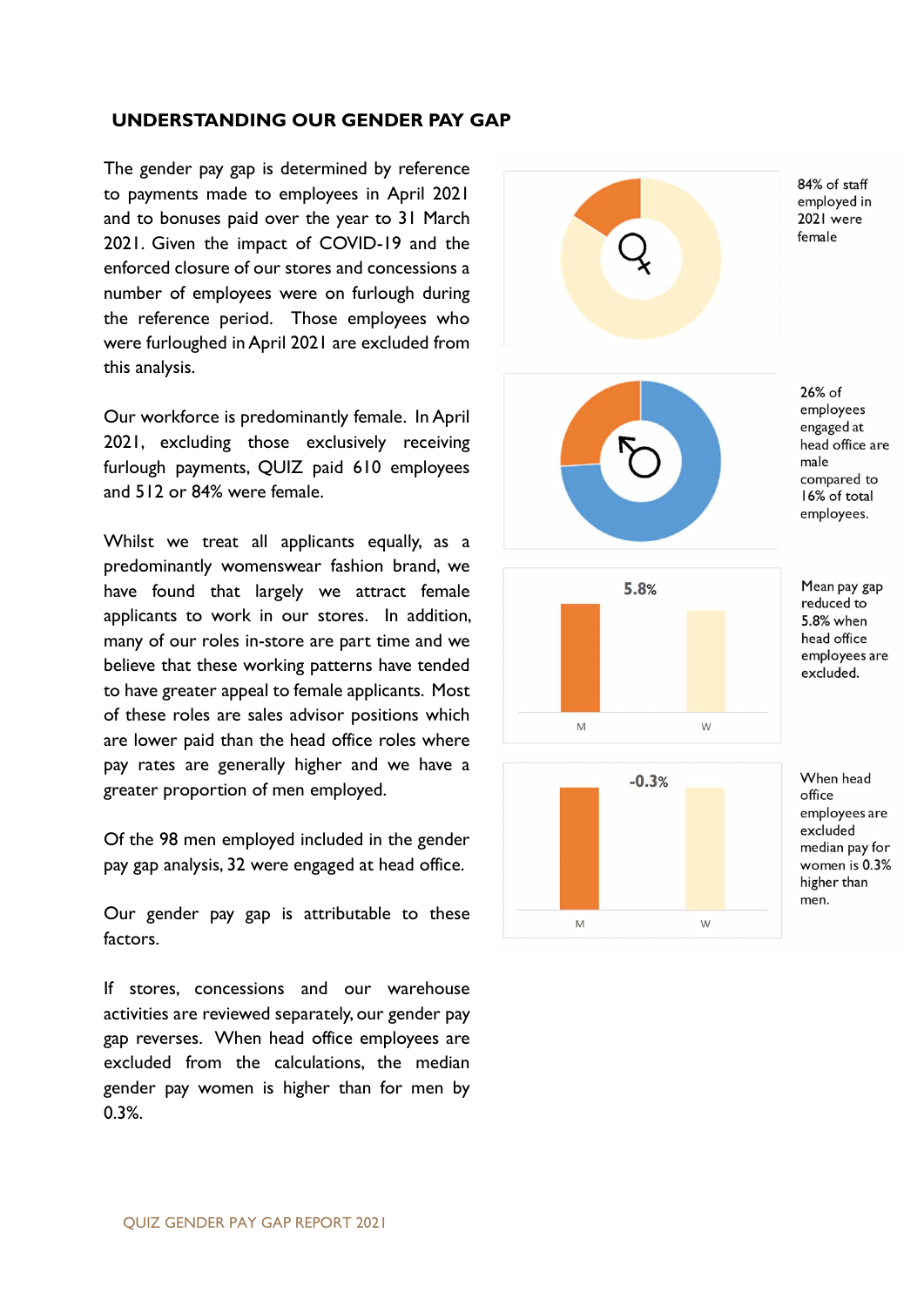# PAY QUARTILES





# GENDER BONUS GAP

The low number of bonuses paid in the year due to the impact of COVID-19 and the concentration on preserving cash has influenced our gender bonus gap.



Only 6 employees received bonus payments, one man and five women. This represented 1% of all employees with a similar % of men and women receiving a bonus.

The analysis is skewed by the small amounts paid. Total bonuses paid amounted to less than  $£1,500$ with the sole bonus paid to a man amounting to  $£1,000$ . Given the difficult trading circumstances and the small number of payments made there was a specific rationale for each bonus payment which negates the benefit of the above analysis.